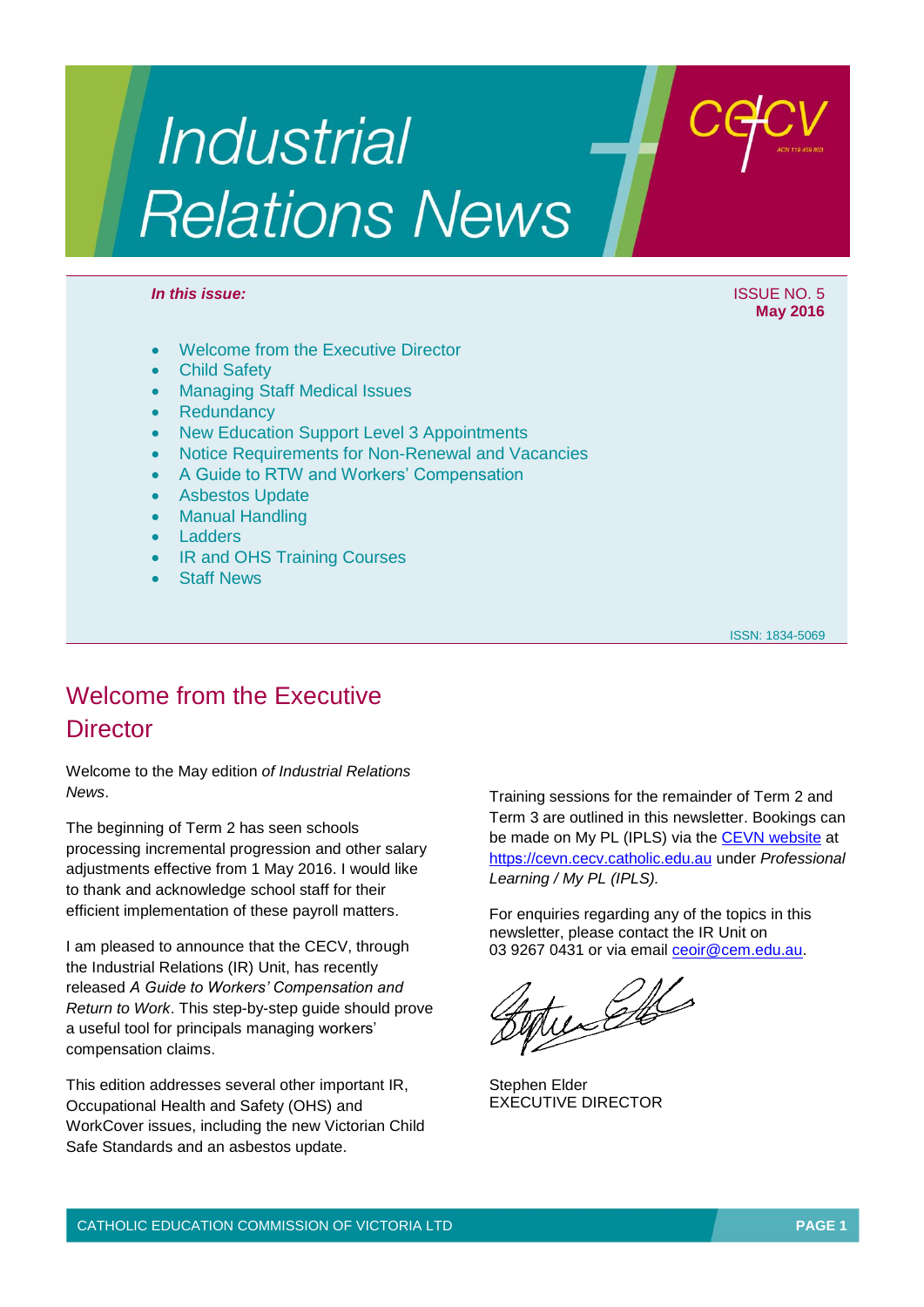## Child Safety

The Victorian Government recently introduced the Victorian Child Safe Standards (Standards) as part of its response to the Parliamentary Inquiry into the Handling of Child Abuse. Schools must be compliant with the Standards by 1 August 2016. The CECV is preparing various resources to assist schools in compling with the Standards.

The IR Unit has been tasked with addressing the employment-related aspects of the Standards. Specifically, Standard 4 requires that organisations have screening, supervision, training and other human resources practices that reduce the risk of child abuse by new and existing personnel.

Currently guidelines for the employment of staff in Catholic schools are being prepared. These guidelines are intended to cover all aspects of the recruitment and selection process for new staff. The guidelines have a strong focus on child safety in accordance with the requirements under the Standards. It is expected that the guidelines will be distributed to schools prior to the beginning of Term 3.

A range of other resources are being updated in readiness for the new Standards. This includes updating template letters of appointment and contracts to incorporate matters relevant to child safety.

Further details will be provided as these documents are released to schools.

## Managing Staff Medical Issues

Managing employees who are dealing with an illness or injury can be a complex area for employers to navigate. In particular, a significant challenge for employers can be managing employees dealing with mental health issues.

In managing these issues, there are a range of legal obligations that employers will need to be aware of and navigate. This is in addition to the pastoral care aspect of being a Catholic employer. In terms of legal obligations, these include those contained in the *Victorian Catholic Education Multi Enterprise*  Agreement 2013 [\(VCEMEA\)](http://www.cecv.catholic.edu.au/vcsa/Agreement_2013/VCEMEA_2013.pdf), but also obligations under equal opportunity and anti-discrimination

legislation, as well as occupational health and safety legislation.

For employers and principals dealing with these issues, the IR Unit is available to provide advice and guidance to assist in managing what can be time consuming and difficult matters. The IR Unit is available to ensure what while always maintaining a pastoral focus for employees, employers can also ensure they are meeting everyone's needs (including students and other staff), while complying with their legal obligations as employers.

If you are currently managing an issue involving an employee with an illness or injury, including a mental health issue, please contact the IR Unit for any further support that may be required.

## **Redundancy**

Appendix 2 of the **VCEMEA** provides that a redundancy occurs when an employer no longer requires a particular job to be done and this results in termination of employment.

A redundancy situation can arise as a result of many different circumstances including changes to educational programs or curriculum, technological change, changes to funding or enrolments, changes to work methods or changes to the structure or organisation of the functions of the school.

By the third week of Term 3, 2016, principals should have identified any potential redundancies taking effect from the start of the 2017 school year and commenced the process outlined in Appendix 2 of the [VCEMEA.](http://www.cecv.catholic.edu.au/vcsa/Agreement_2013/VCEMEA_2013.pdf) 

To assist principals, *Redundancy Guidelines* are available on the [CECV website](http://www.cecv.catholic.edu.au/)

http://www.[cecv.catholic.ed](http://www.cecv.catholic.edu.au/)u.au under *Industrial Relations / [Guidelines.](http://www.cecv.catholic.edu.au/vcsa/guidelines/guideindex.htm)* The Guidelines explain the process to be followed in relation to a redundancy and include template letters for each stage of the process. Principals are encouraged to contact the IR Unit to discuss their particular redundancy situation.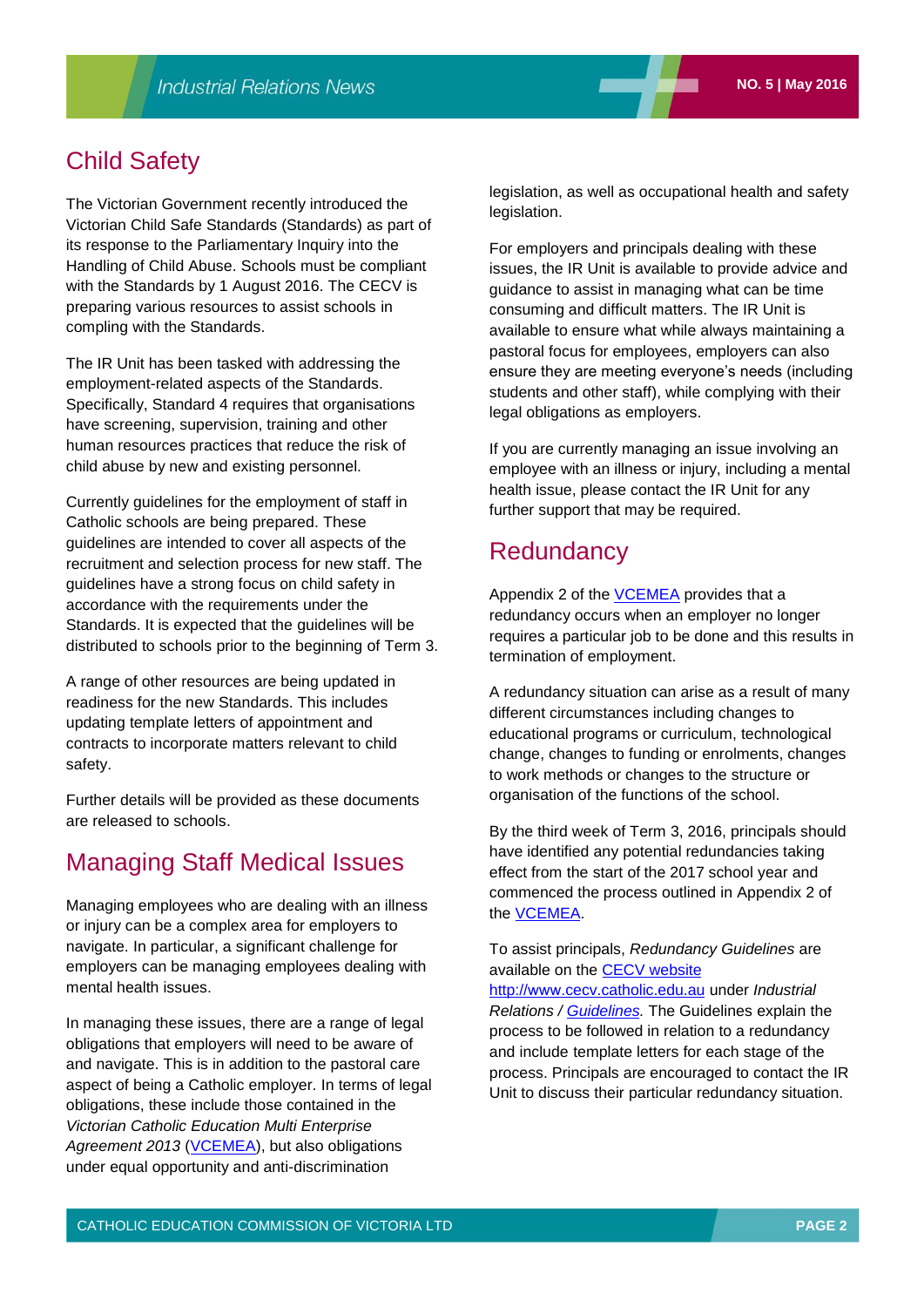# New Education Support Level 3 Appointments

New education support employees appointed to a Level 3 position on or after 1 May 2016 should commence on Level 3–6 in accordance with clause 41.2(c) of the [VCEMEA.](http://www.cecv.catholic.edu.au/vcsa/Agreement_2013/VCEMEA_2013.pdf)

Level 3 salaries (subdivisions  $1 - 5$ ) are salary maintenance points for employees previously classified as a school officer Level 5 and should not be used for new appointments.

## Notice Requirements for Non-Renewal and Vacancies

As the end of semester one approaches, some school staff may be reaching the end of their fixedterm contracts.

## *Notice for fixed-term employees*

If a fixed term employee is not going to be immediately re-employed or their contract extended upon expiry, then the principal **must** issue the employee with a notice of conclusion letter advising them that their employment is terminating, not less than seven calendar weeks (including school holidays) prior to the expiry date.

Template letters for notice of conclusion are available on the [CECV website](http://www.cecv.catholic.edu.au/) at [www.cecv.catholic.edu.au](http://www.cecv.catholic.edu.au/)  under *Industrial Relations / Template Letters.*

If a notice of conclusion letter is not issued, then the employee is entitled to be paid an amount equal to their ordinary wages for any part of the seven weeks' notice not given in accordance with clause 11.2(f) of the [VCEMEA.](http://web.cecv.catholic.edu.au/vcsa/Agreement_2013/VCEMEA_2013.pdf)

## *Fixed-term employees and ongoing vacancies*

Where an ongoing position is advertised at a school, the principal must provide each suitably qualified fixed-term employee at the school with notice of the ongoing vacancy in writing. Written notice can be provided by attaching a copy of the advertisement to a letter to the employee or by sending an email to the employee attaching the advertisement.

If a suitably qualified fixed-term employee at the school applies for the ongoing vacancy, the employee must be interviewed for the position. Any subsequent appointment to the ongoing position should be based on merit and an assessment as to who is most suitably qualified and suited to the position in accordance with clause 11.2(e) of the [VCEMEA.](http://web.cecv.catholic.edu.au/vcsa/Agreement_2013/VCEMEA_2013.pdf)

# A Guide to RTW and Workers' **Compensation**

A step-by-step guide has been prepared to assist school leaders in managing the workers' compensation and return to work process for ill and injured employees.

The guide includes:

- obligations of a school and an injured employee
- step-by-step process on lodging a workers' compensation claim
- return to work tips and hints
- a user friendly checklist.

The guide will be distributed to school leaders at Return To Work Coordinator training and OHS for School Leader training. See the Training section at the end of this newsletter.

The quide will also be available on the [CECV website,](http://www.cecv.catholic.edu.au/) alternatively a hard copy of the guide can be can be requested by contacting the IR Unit.

For further information on the Workers' Compensation process please see the suite of [YouTube](https://www.youtube.com/channel/UCf5PRklmONvW1eNf90o3O8w) clips prepared by the IR Unit, that are available to view on under the heading *[Supporting Ill](https://www.youtube.com/playlist?list=PLgr2JCQPTJzKczKCU6qQ8-aDFKYuzVWq8)  [and Injured Workers](https://www.youtube.com/playlist?list=PLgr2JCQPTJzKczKCU6qQ8-aDFKYuzVWq8)* and titled:

- Early Intervention
- Workers Compensation
- Return To Work.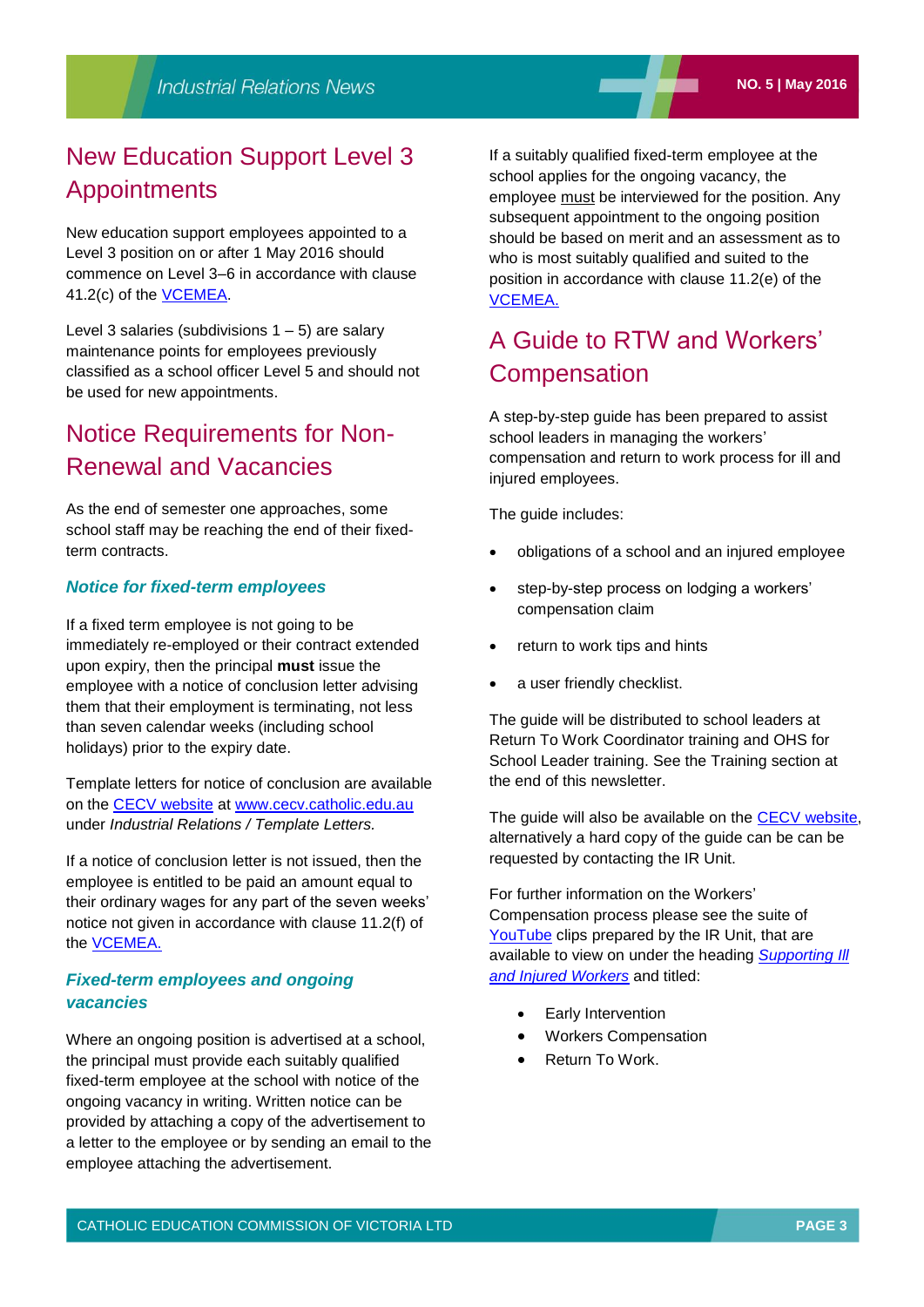## Asbestos Update

WorkSafe Victoria is conducting inspections targeting the education sector, where they will be inspecting schools and addressing the identification and management of asbestos. The WorkSafe project will include assessment of:

- the asbestos register for currency and accuracy
- whether any asbestos that does not present an immediate risk is clearly identified in the workplace.

## *What does the school need to do?*

- Ensure all asbestos has been clearly identified by a competent asbestos consultant and the consultant's report is easily accessible.
- The details of any asbestos products identified during an asbestos audit need to be recorded in an asbestos register (reviewed every five years).
- Provide ready access to the asbestos register for staff and contractors (e.g. electricians, plumbers, maintenance staff, builders, painters, carpenters, etc.).
- Where asbestos has been located, clearly indicate its presence and location. If reasonably practicable, this should be done by labelling.

WorkSafe Victoria has developed new guidance material to support this project. To assist schools in the management of asbestos, and for further information, new WorkSafe Victoria asbestos guidance materials are available on the WorkSafe Victoria website:

[www.worksafe.vic.gov.au:](http://www.worksafe.vic.gov.au/) [Managing Asbestos in the](http://www.worksafe.vic.gov.au/__data/assets/pdf_file/0017/9233/Managing_Asbestos_CC.pdf)  [Workplace](http://www.worksafe.vic.gov.au/__data/assets/pdf_file/0017/9233/Managing_Asbestos_CC.pdf) (WorkSafe Compliance)

[Asbestos Guide WorkSafe Handbook](http://www.worksafe.vic.gov.au/__data/assets/pdf_file/0006/9870/Asbestos_Handbook.pdf)

## Manual Handling

Manual handling injuries are one of the most common injuries in schools. Manual handling is not simply the act of lifting items – it is any activity or

sequence of activities that requires a person to use their musculoskeletal system to perform work. For example, typing, using a mouse, sitting for long periods, lifting, pushing, pulling, holding, lowering, throwing, carrying, packing, cleaning and using tools can cause manual handling injuries.

Hazardous manual handling is used to describe those tasks that have the potential to cause injury through the development of Musculoskeletal Disorders (MSD). Managing manual handling in schools involves identifying hazardous manual handling tasks and implementing preventative strategies in place to control the risk.

#### *Hazardous manual handling can involve:*

- repetitive or sustained application of force, awkward postures or movements
- tasks that a staff member would find difficult due to the degree of force required
- handling unstable objects that are difficult to grasp or hold
- exposure to sustained vibration
- bending and twisting
- repetitive and heavy lifting
- working for long periods without adequate rest
- new or changed practices or procedures.

## *Strategies to Reduce the Risk of Manual Handling Injuries*

Manual handling risks can be managed by:

- identifying the manual handling hazards in the school
- assessing which ones are high risk
- implementing solutions to reduce the risk of injuries
- checking to see if the solutions are working.
- providing staff with manual handling training, including the review of the CECV [Manual](https://www.youtube.com/watch?v=UD5Vm_oo3Y8) **[Handling](https://www.youtube.com/watch?v=UD5Vm_oo3Y8) video at a staff meeting.**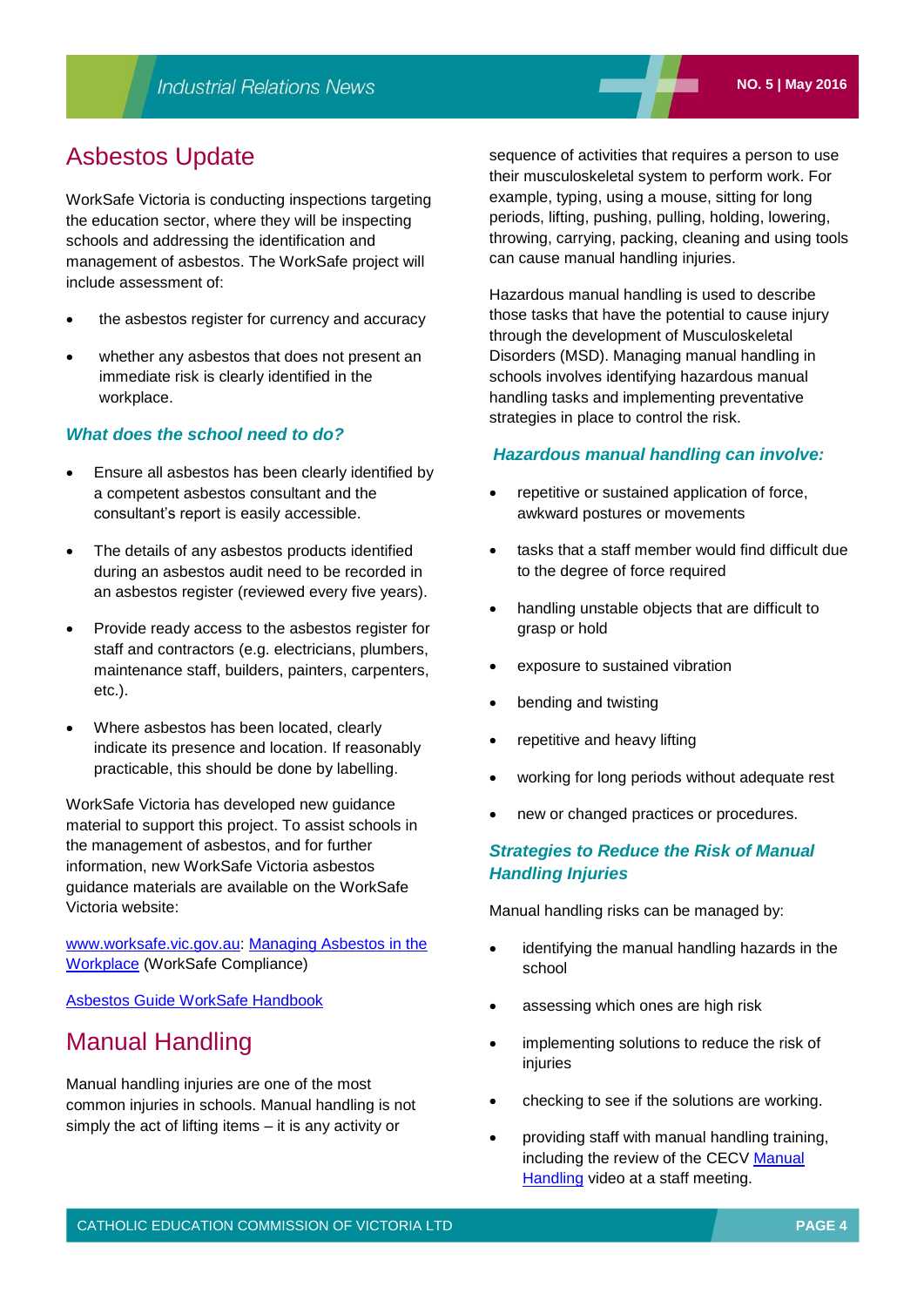## Ladders

Slips, trips and falls are a major safety issue in schools.

Ladders become an issue when retrieving balls from roofs, erecting signs and banners, displaying student's work, accessing high shelves, etc.

## *Heights OVER two metres*

Specific OHS regulations apply for working at heights above two metres. Working on ladders at heights over two metres and accessing roofs to collect footballs should only be done by qualified tradespeople.

#### *Heights LESS than two metres*

School staff can still be injured from heights under two metres. For heights less than two metres, schools and principals have responsibilities to consider alternative methods of doing the work so that ladders do not need to be used. For example:

- install rope and pulley systems to raise and lower artwork and banners, working from the ground with long-handled devices to remove balls from roofs, etc.
- provide step ladders that have a minimum **120 kg load capacity** and comply with the **Australian Standard** *AS/NZS 1892 Portable Ladders*
- instruct staff (at staff meetings, induction handbook, etc.) not to stand on improvised devices such as chairs, window sills, milk crates, etc. Note: It is important to keep records of this such as minutes of meetings, signed induction records, etc.

## *Further information*

A brochure on methods of reducing the likelihood of injuries from falls, both above and below two metres can be obtained at [Worksafe](../../../../CEOMData/Industrial%20Relations/IR%20Newsletters/2016/May/www.worksafe.vic.gov.au) from [www.worksafe.vic.gov.au:](http://www.worksafe.vic.gov.au/) *[Prevention of Falls –](http://www.worksafe.vic.gov.au/forms-and-publications/forms-and-publications/prevention-of-falls-ladders) [Ladders](http://www.worksafe.vic.gov.au/forms-and-publications/forms-and-publications/prevention-of-falls-ladders)*:

## IR and OHS Training Courses

The following IR and OHS Professional Learning training sessions are available for the remainder of Term 2 and Term 3, 2016.

Details of training sessions and bookings can be made on [My PL \(IPLS\)](http://cevn.cecv.catholic.edu.au/ProfessionalLearning.aspx?id=7160) through the [CEVN website](https://cevn.cecv.catholic.edu.au) under *Professional Learning / My PL (IPLS)*.

## *Redundancy & Introduction of Change*

This workshop focuses on the sections of the [VCEMEA](http://web.cecv.catholic.edu.au/vcsa/Agreement_2013/VCEMEA_2013.pdf) that are most commonly referred to by principals in their role of managing change and redundancies. The program would also benefit deputy principals, business managers and human resource managers.

#### **Date**: 10 June 2016 **Activity code:** 16IST106A **Registrations close**: 3 June 2016

## *VCEMEA Leave*

This workshop focuses on the sections of the [VCEMEA](http://web.cecv.catholic.edu.au/vcsa/Agreement_2013/VCEMEA_2013.pdf) that are most commonly referred to by principals, deputy principals, business managers and human resource managers in their role of managing leave entitlements.

**Date:** 16 June 2016 **Activity code:** 16IST102B **Registrations close**: 9 June 2016

#### *OHS Basic Chemical Management*

This workshop provides knowledge on how to systematically store and manage all chemicals kept or used on the school site, including how to develop a chemical (hazardous substance and dangerous goods) register, what types of chemicals to include and the requirements for Material Safety Data Sheets (MSDS).

**Date:** 22 July 2016 **Activity code:** 16IST206C **Registrations close**: 15 July 2016